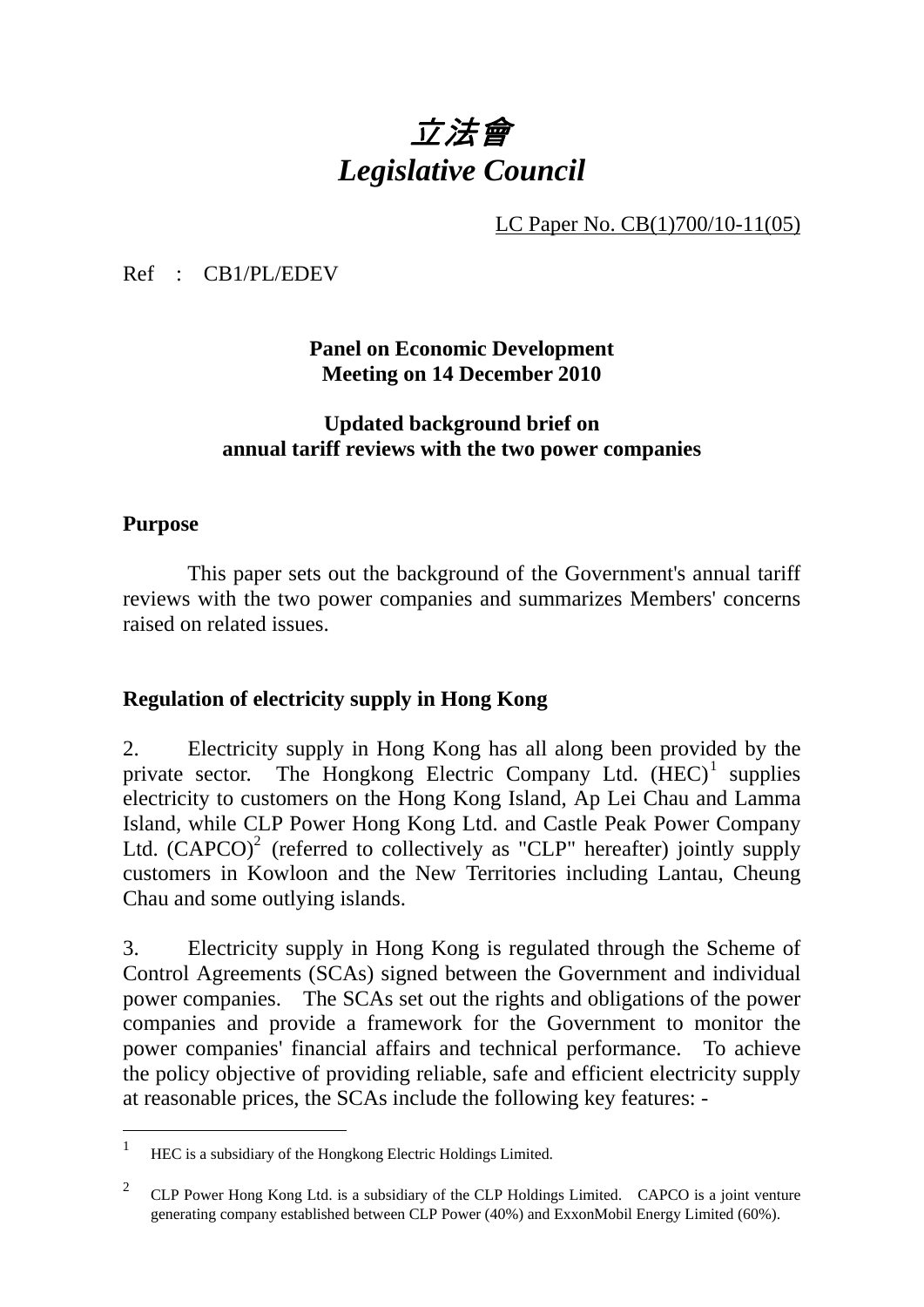- (a) an obligation for the power companies to provide sufficient facilities to meet present and future electricity demand;
- (b) an obligation for the power companies to supply electricity at lowest possible cost; and
- (c) provision for periodic financial review and annual tariff review by the power companies and for annual audit of the technical and financial performances of the power companies.

4. New SCAs were entered between the Government and the individual power companies on 7 January 2008. Changes to the previous SCAs relating to tariff include: –

- (a) a reduction in the permitted rate of return from 13.5% -15% to 9.99% on the average net fixed assets;
- (b) introduction of a linkage mechanism between the permitted rate of return and the emission performance of the power companies;
- (c) introduction of financial incentives to encourage more usage of renewable energy;
- (d) lowering of the Executive Council's approval threshold for adjustment of basic tariff from 7% to 5%; and
- (e) replacement of the Development Fund with the Tariff Stabilization Fund (TSF) and lowering the cap of balance from 12.5% to 8% of annual local sales.

#### **Five-year Development Plan**

5. The Government approved the five-year Development Plan of CLP and HEC on 23 September 2008 and 16 December 2008 respectively. According to CLP's Development Plan which lasts from 1 October 2008 to 31 December 2013, the capital project expenditure will amount to \$39.9 billion, and the projected average annual increase in basic tariff for the period is below the forecast inflation of Government's Medium-Range Forecast. For HEC's Development Plan lasting from 1 January 2009 to 31 December 2013, the capital project expenditure will amount to \$12.3 billion, and it projects on average a decrease in basic tariff per annum during the period.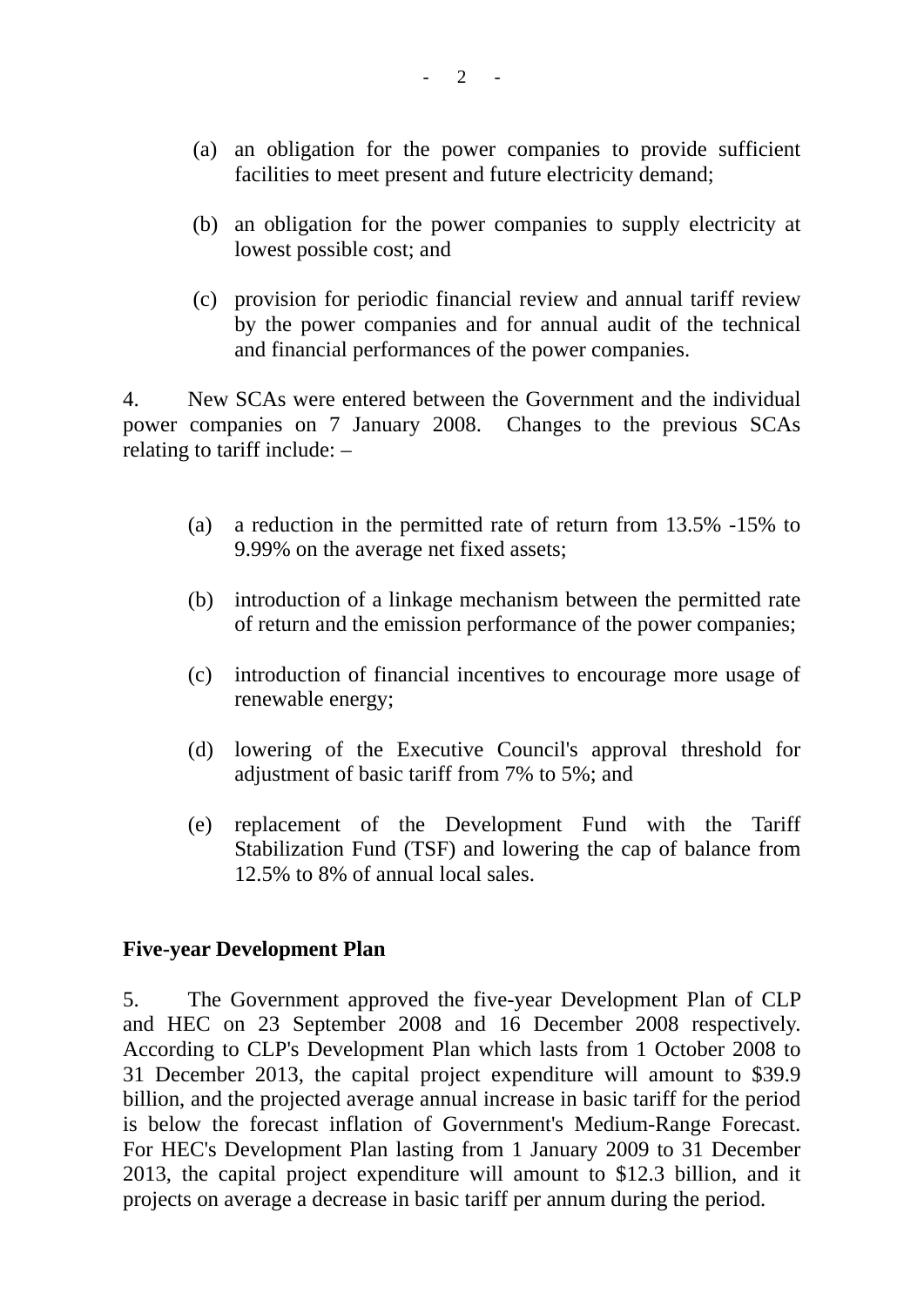## **Tariff adjustments since 2004**

6. The Government conducted tariff reviews with the two power companies annually and the average net tariffs charged by HEC and CLP since 2004 are set out below: –

| Year | HEC (cents/kWh)  | $CLP$ (cents/kWh)            |
|------|------------------|------------------------------|
| 2004 | 103.3            | 87.2                         |
| 2005 | $110.0 (+6.5%)$  | 87.3                         |
| 2006 | $117.4 (+6.7%)$  | 87.1                         |
| 2007 | $120.2 (+2.4\%)$ | 87.2                         |
| 2008 | $127.4 (+6.0\%)$ | 91.1 <sup>a</sup> $(+4.5\%)$ |
| 2009 | 119.9 (-5.9%)    | $88.4^b(-3\%)/89.2^b$        |
| 2010 | 119.9            | $91.5 (+2.6%)$               |

Note: a – from January to September 2008

 b – from October 2008 to December 2009 during which the Rate Reduction Reserve rebate of 0.8 cents/kWh ceased from 6 May 2009 with the depletion of the Rate Reduction Reserve.

## **Members' views and concerns**

7. Since 2000, the Panel on Economic Services<sup>3</sup> has been briefed by the two power companies and the Administration each December on the tariff adjustment for the following year. Members have expressed views and concerns over a range of issues at these annual briefings, including the followings: -

- (a) disappointment at decisions of HEC and CLP to raise tariff despite the companies' substantial earnings;
- (b) HEC's customers were paying tariff at a much higher rate than those of CLP;
- (c) suggestion of setting up a tariff determination mechanism;

 $\overline{3}$ <sup>3</sup> The Panel on Economic Services was renamed as the Panel on Economic Development with effect from the 2007-2008 session.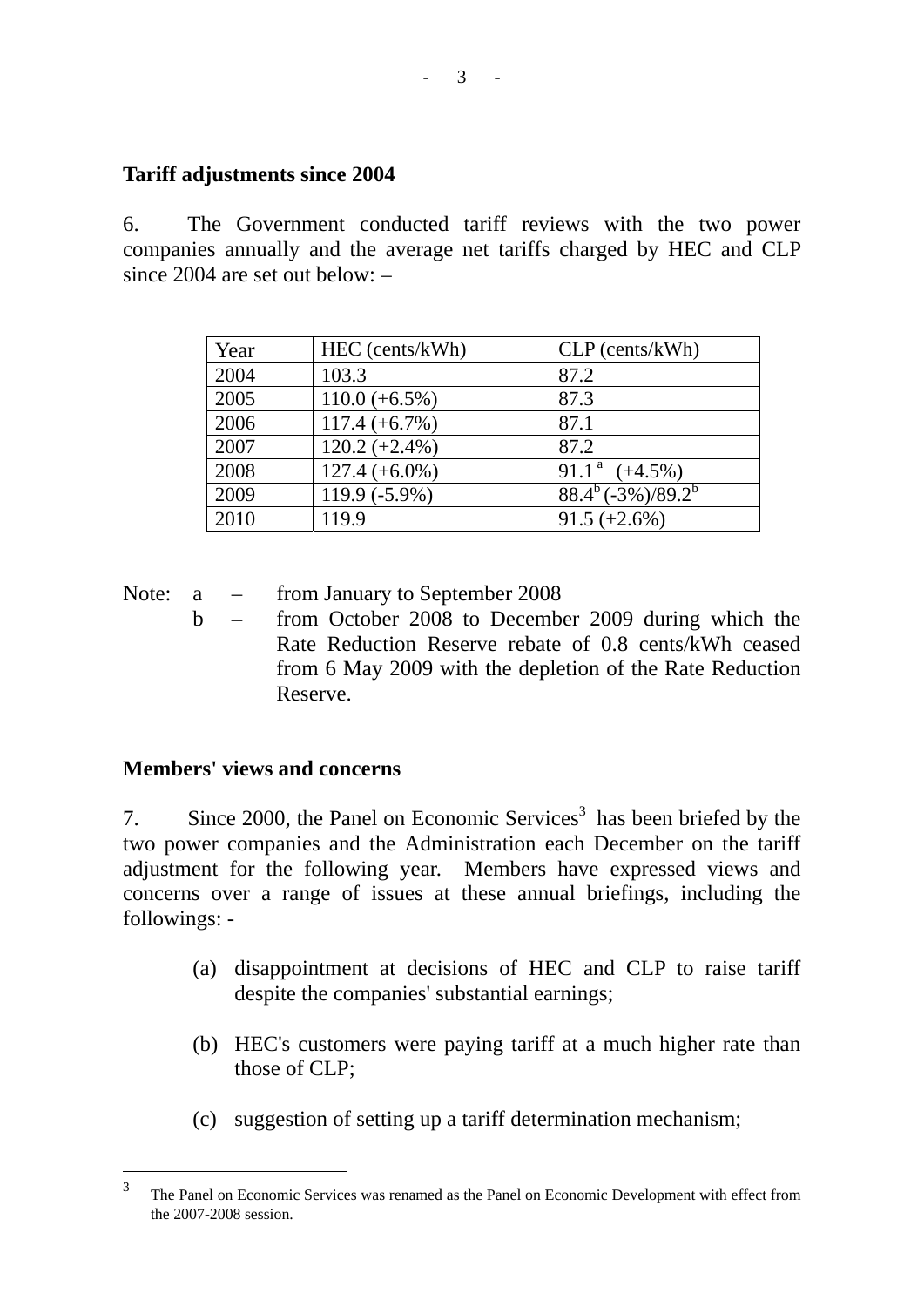- (d) introduction of electricity suppliers from the Mainland to enhance competition and lower the tariff;
- (e) implementation of increased interconnection between the two power companies to minimize investment on new generating units;
- (f) Government should enhance monitoring of the power companies' investment on generation facilities, treatment of excessive generating capacity, and sales of surplus electricity to the Mainland;
- (g) Government should enhance transparency by urging the two power companies to disclose financial information related to the tariff review;
- (h) separation of power production and transmission to facilitate market entry;
- (i) power companies should exercise greater versatility in handling the coal procurement contracts in the interests of customers;
- (j) Government should monitor the timing of adjusting Fuel Clause Charges made by the power companies; and
- (k) the need to strike a balance between commitment to environmental protection and cost control.

8. At the meeting of the Panel on Economic Development on 8 December 2009, HEC announced that it would freeze its tariffs in 2010 whereas CLP informed members that it had to increase its net tariff by 2.6% in 2010. At the Panel's request, both companies provided further information (LC Paper Nos.  $CB(1)753/09-10(01)$  and  $(02)$ ) relating to their tariff adjustment for 2010.

9. Members have also raised questions at Legislative Council meetings on issues relating to electricity tariffs. According to the Administration's reply to the recent one raised by Hon Jeffrey LAM Kin-fung on 10 June 2009, the Government, pursuant to the SCAs, would take into account a number of factors in the annual tariff reviews including electricity demand and sales, operating costs, fuel prices, capital investments, measures to control cost and increase productivity, updated balances in the Fuel Clause Accounts and TSF, affordability of the consumers and permitted return to ensure that electricity would be provided at reasonable cost. Specifically, the Government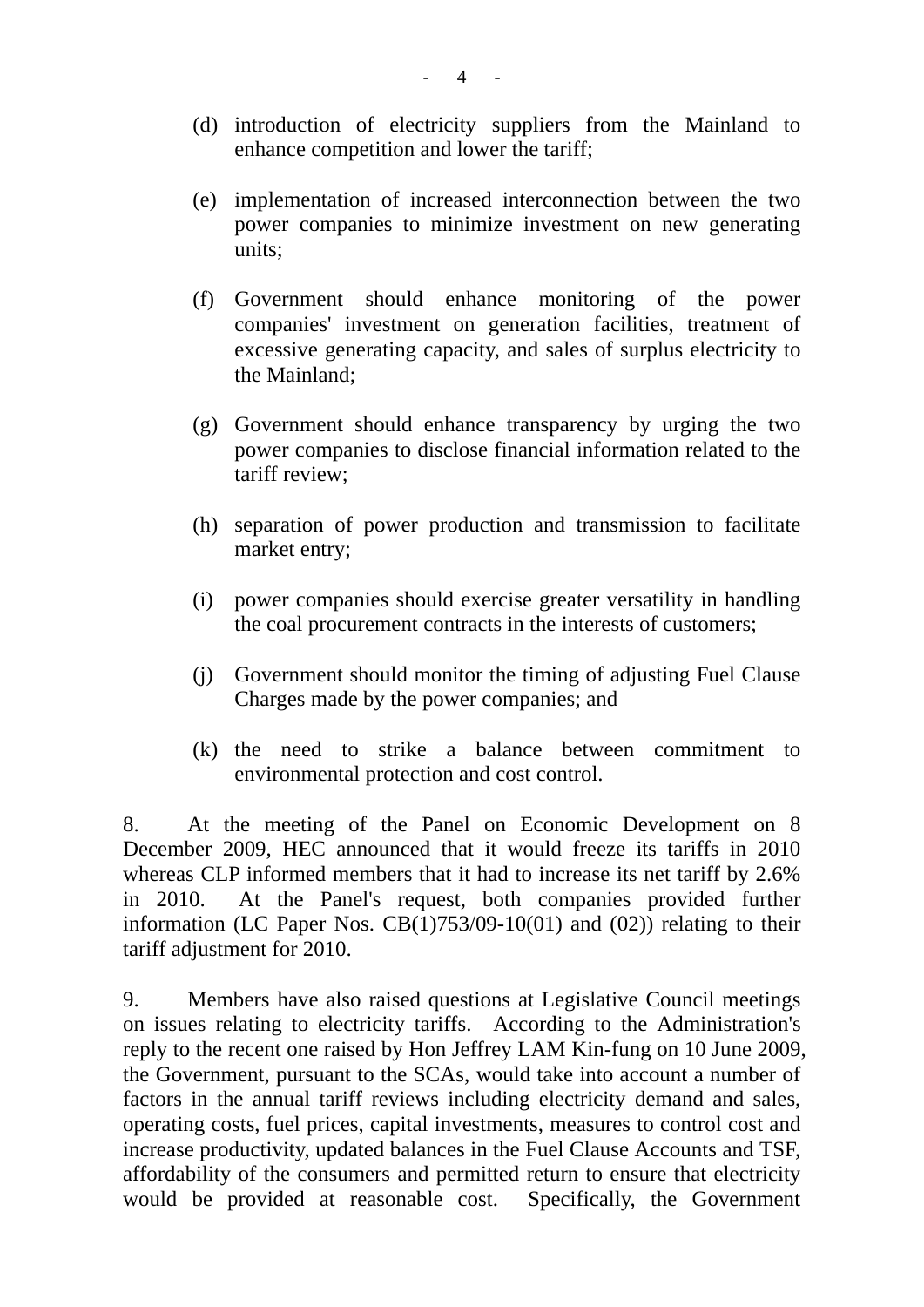together with the independent energy consultant it engaged would review carefully the data provided by the power companies, including fuel price projections to ensure that they were set at a reasonable level in line with the trend movement of fuel prices in the international market.

# **Recent developments**

10. In its consultation document entitled "Hong Kong's Climate Change Strategy and Action Agenda" issued in September 2010, the Government proposes to revamp the fuel mix by reducing the use of coal from the present some 50% to 10% in 2020, with the shortfall made up by deploying more natural gas, nuclear energy and renewable energy. Members have expressed concerns about the impact of change in fuel mix on electricity tariffs at different occasions, including the policy briefings of the Panel on Environmental Affairs on 22 and 25 October 2010.

11. The Administration and the two power companies will brief the Panel on the tariff adjustment for 2011 at the meeting on 14 December 2010.

# **References**

Administration's paper on The Hong Kong Electric Company Limited 2009 to 2013 Development Plan issued by Environment Bureau (Legislative Council Brief)

http://www.legco.gov.hk/yr08-09/english/panels/edev/papers/edev1216-enbcr 2457608pt4-e.pdf

Administration's paper on CLP Power Hong Kong Limited and Castle Peak Power Company Limited 2008 Development Plan issued by Environment Bureau (Legislative Council Brief)

http://www.legco.gov.hk/yr08-09/english/panels/edev/papers/edev1124-enbcr 1457608pt6-e.pdf

Administration's paper on New Scheme of Control Agreements with the two power companies

http://www.legco.gov.hk/yr07-08/english/panels/es/papers/edevcb1-546-1-e.p df

LegCo question at the Council meeting on 10 June 2009: Fuel clause charge (Page 70)

http://www.legco.gov.hk/yr08-09/english/counmtg/hansard/cm0610-translatee.pdf